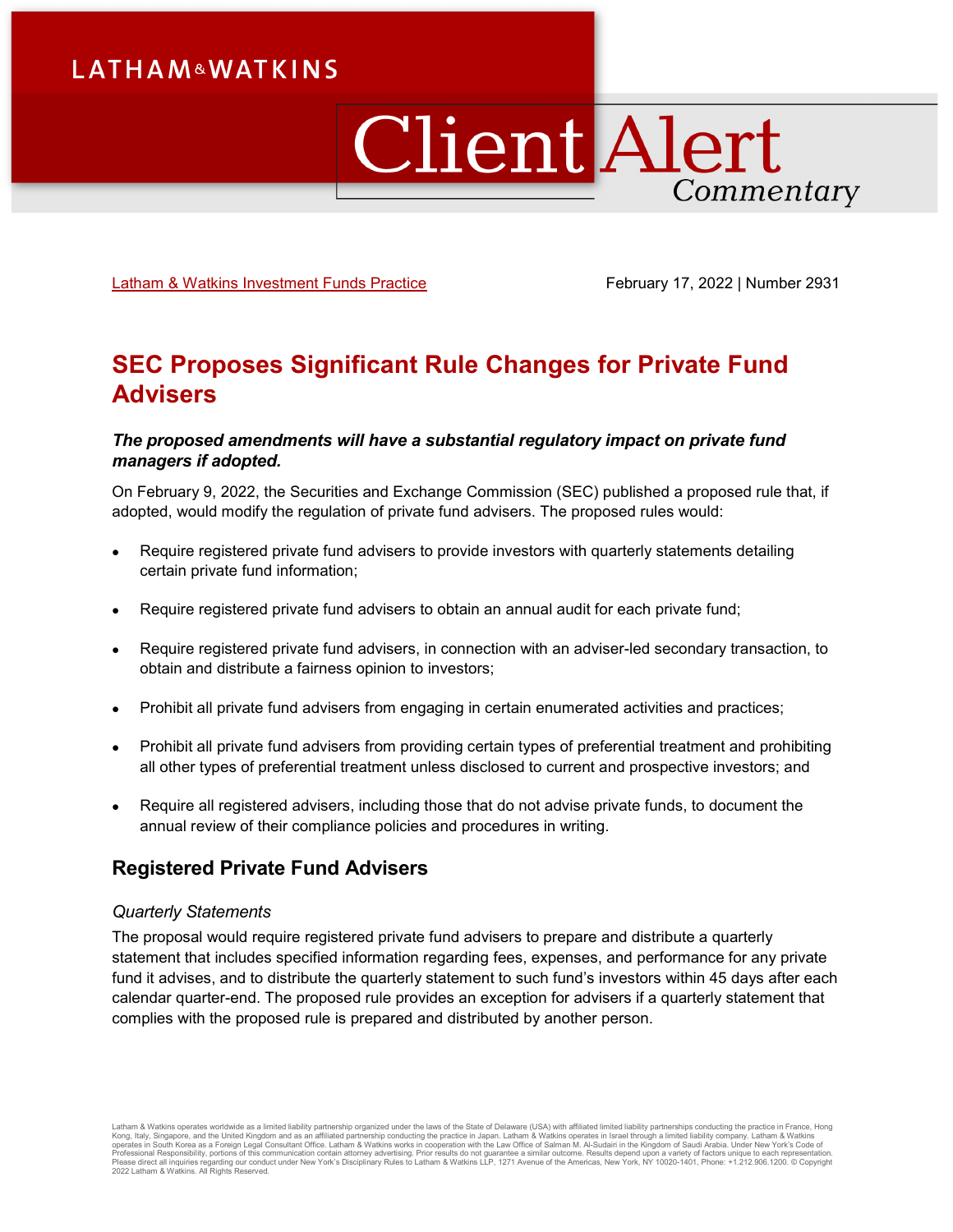**Fees and Expenses.** The proposed rule would require such statement to include the following in table format:

- A detailed accounting of all compensation, fees, and other amounts allocated or paid to the adviser or any of its related persons by the private fund during the reporting period;
- A detailed accounting of all fees and expenses paid by the private fund during the reporting period, including, but not limited to, organizational, accounting, legal, administration, audit, tax, due diligence, and travel expenses; and
- Disclosure of the dollar amount of each category of adviser compensation and fund expenses before and after any reduction for offsets, rebates or waivers for the reporting period.

**Portfolio Investment-Level Disclosure.** The proposed rule would require such statement to include the following in table format:

- A detailed accounting of all portfolio investment compensation allocated or paid by each "covered portfolio investment"<sup>[1](#page-4-0)</sup> during the reporting period, including origination, management, consulting, monitoring, servicing, transaction, administrative, advisory, closing, disposition, directors, trustees, or similar fees or payments by the covered portfolio investment to the investment adviser or any of its related persons; and
- The private fund's ownership percentage of each such covered portfolio investment as of the end of the reporting period.

**Calculations and Cross References to Organizational and Offering Documents.** The proposed rule would require each quarterly statement to include prominent disclosure regarding the manner in which expenses, payments, allocations, rebates, waivers, and offsets are calculated, as well as cross references to the relevant sections of the private fund's organizational and offering documents that set forth such calculation methodology.

**Performance Disclosure.** The proposal also would require each quarterly statement to provide standardized information regarding the private fund's performance.

- For liquid funds, $2$  the statement would provide annual net total returns since inception, average annual net total returns over prescribed time periods, and quarterly net total returns for the current calendar year.
- For illiquid funds, the statement would provide the gross and net internal rate of return and gross and net multiple of invested capital for the illiquid fund, as well as the gross internal rate of return and gross multiple of invested capital for the realized and unrealized portions of the illiquid fund's portfolio, with the realized and unrealized performance shown separately. The proposed rule also would require advisers to provide investors with a statement of contributions and distributions for the illiquid fund.

The different categories of required performance information in the quarterly statement must be displayed with equal prominence.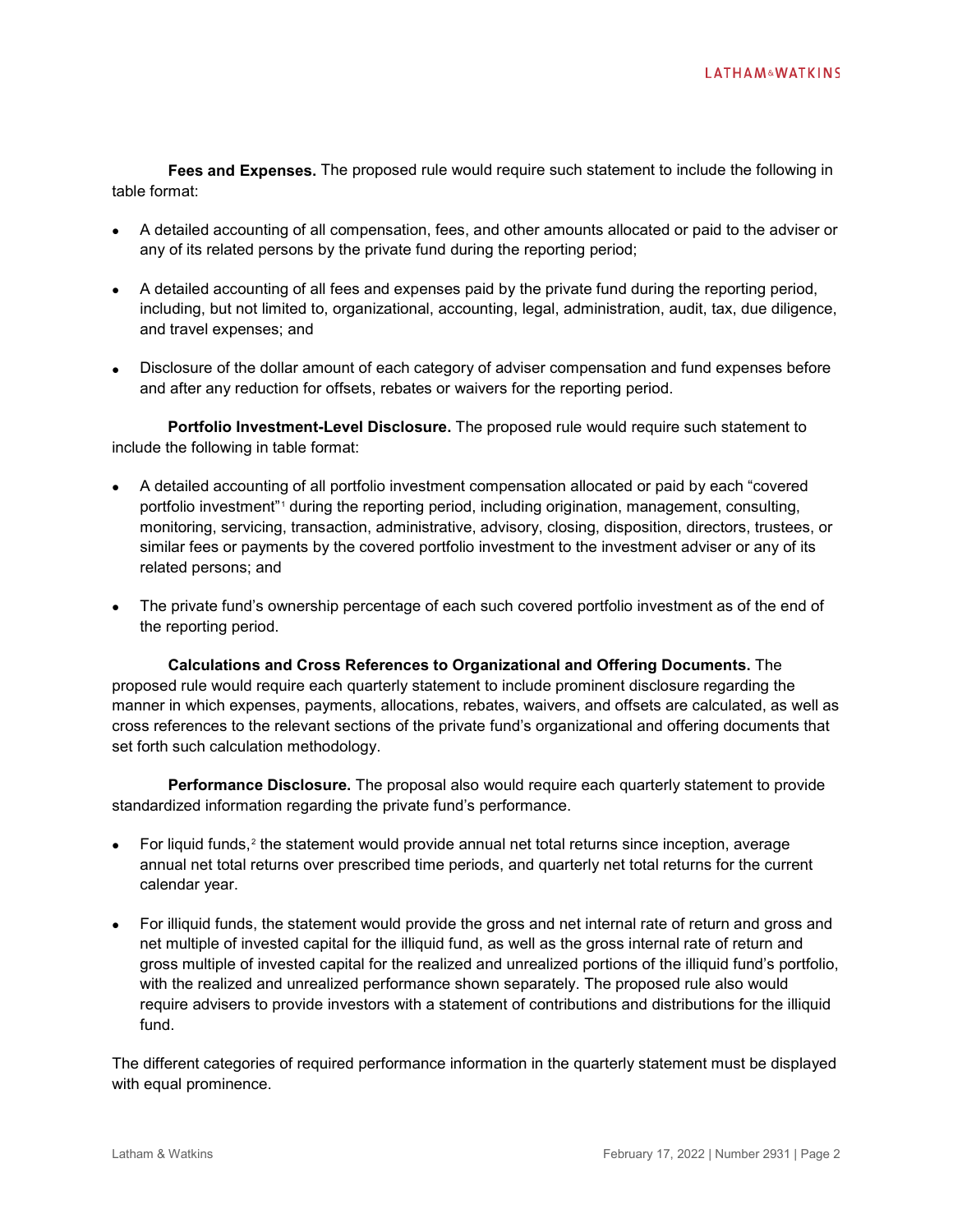#### *Private Fund Audit*

The proposal would require registered private fund advisers to obtain an annual audit of the financial statements of the private funds they advise, as well as an audit upon an entity's liquidation. The proposal would also require the audited financial statements to be distributed to investors promptly after completion of the audit.

Additionally, the proposal would require the auditor to notify the SEC upon certain events. Advisers must enter into, or cause the private fund to enter into, a written agreement with the independent public accountant performing the audit to notify the SEC (i) promptly upon issuing an audit report to the private fund that contains a modified opinion; and (ii) within four business days of resignation or dismissal from, or other termination of, the engagement, or upon removing itself or being removed from consideration for being reappointed. The accountant making such a notification would be required to provide its contact information and indicate its reason for sending the notification. The SEC has noted that such information will help inform the need for an examination of the adviser.

The SEC noted that the proposed audit rule is based on the custody rule and contains many similar or identical requirements, although compliance with either rule would not automatically satisfy the requirements of the other. Most notably, there are several ways an adviser may comply with the custody rule under the current rule; by contrast, the proposed rule requires advisers to obtain an audit.<sup>[3](#page-4-2)</sup>

#### *Adviser-Led Secondaries*

The proposal would require a registered private fund adviser to obtain a fairness opinion in connection with an adviser-led secondary transaction. In adviser-led secondary transactions, advisers may offer existing fund investors the option to sell or exchange their interests in the fund for interests in another vehicle advised by the adviser. Pursuant to the proposed rule, an independent opinion provider<sup>[4](#page-4-3)</sup> would opine on the fairness of the price being offered to the private fund investors for any assets being sold as part of the transaction. Moreover, the proposal would require the adviser to prepare and distribute to such investors a summary of any material business relationships the independent opinion provider has or has had within the past two years with the adviser or any of its related persons.

# **All Private Fund Advisers**

#### *Prohibited Activities*

The proposal would prohibit all private fund advisers — regardless of whether they are registered with the SEC or are exempt reporting advisers or unregistered advisers — from engaging in the following activities and practices:

- Charging certain fees and expenses to a private fund or its portfolio investments, such as fees for unperformed services (e.g., accelerated monitoring fees) and fees associated with an examination or investigation of the adviser;
- Charging fees or expenses related to a portfolio investment on a non-*pro rata* basis;
- Reducing the amount of an adviser clawback by the amount of certain taxes;
- Seeking reimbursement, indemnification, exculpation, or limitation of its liability for a breach of fiduciary duty, willful misfeasance, bad faith, negligence, or recklessness in providing services to the private fund; and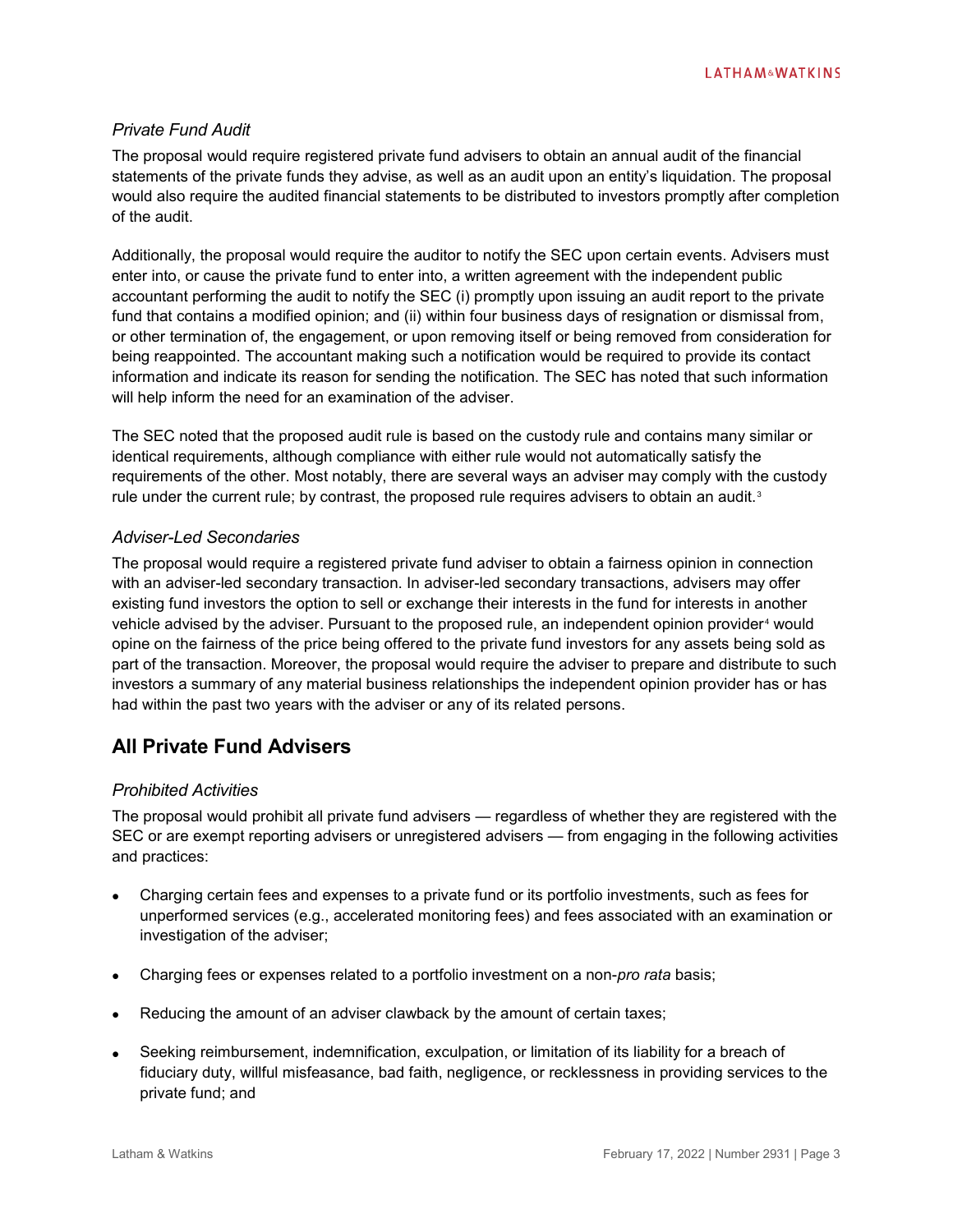• Borrowing or receiving an extension of credit from a private fund client.

#### *Preferential Treatment*

The proposed rule would prohibit all private fund advisers — regardless of whether they are registered with the SEC or are exempt reporting advisers or unregistered advisers — from providing preferential terms to certain investors regarding redemptions from the fund or information about portfolio holdings or exposures. The proposed rule would extend this prohibition to investors in a "substantially similar pool of assets" (*e.g.*, certain custom feeder funds created for favored investors). It also would prohibit all private fund advisers from providing other preferential treatment unless disclosed to current and prospective investors. The proposed rule states that whether terms are preferential would depend on the facts and circumstances.

### **All Registered Advisers**

#### *Books and Records Rule Amendments*

The proposal includes amendments to the books and records rule under the Investment Advisers Act of 1940 (the Advisers Act) that require advisers to retain records related to the proposed rules. The amendments would facilitate the SEC's ability to assess an adviser's compliance with the proposed rules.

#### *Compliance Rule Amendments*

The proposal includes amendments to the compliance rule under the Advisers Act that require all registered advisers, including those that do not advise private funds, to document their annual review in writing.

## **Conclusion**

If adopted, the proposed rule would substantially increase the compliance burden of registered advisers and outright prohibit certain practices of registered and unregistered advisers.

The proposed rule will be open for comment for a 30-day period upon publication in the Federal Register or April 11, 2022, whichever date is later.

Latham & Watkins will continue to monitor and provide updates on details regarding the proposed rules.

If you have questions about this *Client Alert*, please contact one of the authors listed below or the Latham lawyer with whom you normally consult:

**[Laura N. Ferrell](https://www.lw.com/people/laura-ferrell)** laura.ferrell@lw.com +1.312.876.7616 Chicago

**[Jennifer Y. Tian](https://www.lw.com/people/jennifer-tian)** jennifer.tian@lw.com +1.312.777.7165 Chicago

**[Nabil Sabki](https://www.lw.com/people/nabil-sabki)**

nabil.sabki@lw.com 1.312.876.7604 Chicago